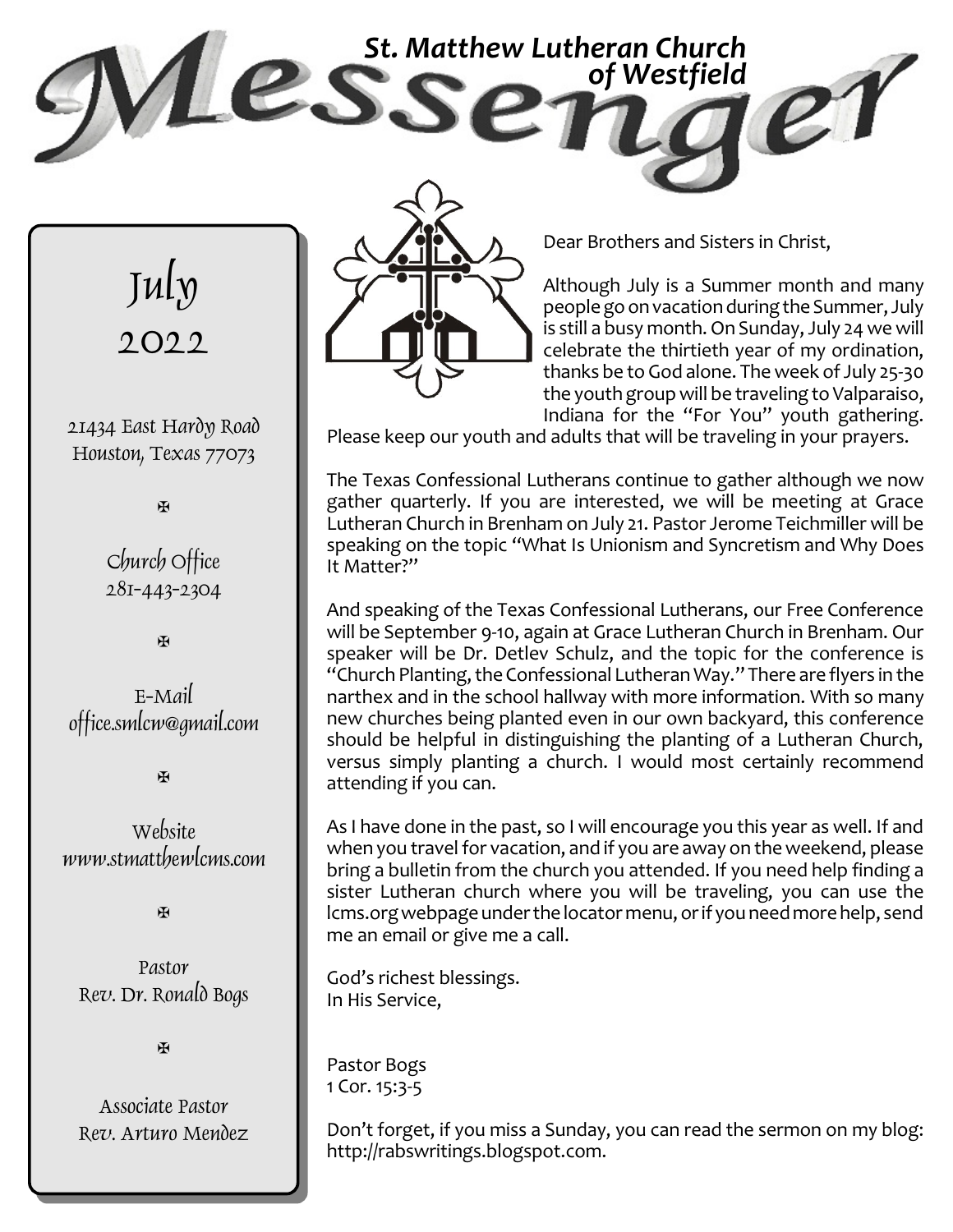## July 2022

| <b>SUNDAY</b>                                                                                                                                                                                                                                                                                                                                          | <b>MONDAY</b>                                                           | <b>TUESDAY</b> | WEDNESDAY                                                                                                                                   | <b>THURSDAY</b>                                                                                              | FRIDAY                                                                  | <b>SATURDAY</b>                                                                                                          |
|--------------------------------------------------------------------------------------------------------------------------------------------------------------------------------------------------------------------------------------------------------------------------------------------------------------------------------------------------------|-------------------------------------------------------------------------|----------------|---------------------------------------------------------------------------------------------------------------------------------------------|--------------------------------------------------------------------------------------------------------------|-------------------------------------------------------------------------|--------------------------------------------------------------------------------------------------------------------------|
|                                                                                                                                                                                                                                                                                                                                                        |                                                                         |                |                                                                                                                                             |                                                                                                              | 1                                                                       | $\mathfrak{2}$                                                                                                           |
| Those Serving the Lord this Month:<br><b>Elders</b> ~ Jarod Christy & BJ Jackson<br><b>Greeters</b> ~ Sylvia Christy & Jean Hinz<br>Ushers ~ Jordan Christy & Cody Williamson<br>Counter ~ Robert & Melissa Sindlinger<br>Altar Guild ~ BJ & Rose Jackson<br>Acolytes ~ Ruby Montemayor, Lily Williamson, Isabella<br>Vaz, Aaron Montemayor & Alex Vaz |                                                                         |                |                                                                                                                                             |                                                                                                              | Office Closed<br>Happy Birthday<br>Jessica Nelson!                      |                                                                                                                          |
| $\overline{\mathfrak{z}}$                                                                                                                                                                                                                                                                                                                              | 4                                                                       | 5              | 6                                                                                                                                           | 7                                                                                                            | 8                                                                       | 9                                                                                                                        |
| 8:30am Fellowship<br>8:45am Sunday<br>School<br>10am Divine Service<br>Happy Birthday<br>Shirley Kuhlman!                                                                                                                                                                                                                                              | Office Closed!<br>Happy 4 <sup>th</sup> of<br>July!                     |                | 10am Bible Class<br>6:30pm & 7 pm<br>Evening Bible<br>Class                                                                                 | 10am Bulletin<br>Deadline                                                                                    | Office Closed                                                           | 8am Men's<br>Breakfast & Bible<br>Study<br>10am Board of<br><b>Elders Meeting</b><br>Happy Birthday<br>Caroline Christy! |
| 10                                                                                                                                                                                                                                                                                                                                                     | 11                                                                      | 12             | 13                                                                                                                                          | 14                                                                                                           | 15                                                                      | 16                                                                                                                       |
| 8:30am Fellowship<br>8:45am Sunday<br>School<br>10am Divine Service                                                                                                                                                                                                                                                                                    | Happy Birthday<br>Andy<br>Montemayor!                                   |                | 10am Bible Class<br>6:30pm & 7pm<br>Evening Bible<br>Class                                                                                  | 10am Bulletin<br>Deadline                                                                                    | Office Closed<br>Happy Birthday<br>Jason Christy &<br>Jennifer Cornman! | Happy Birthday<br>Carolyn<br>McCorquodale!                                                                               |
| 17                                                                                                                                                                                                                                                                                                                                                     | 18                                                                      | 19             | 20                                                                                                                                          | 21                                                                                                           | 22                                                                      | 23                                                                                                                       |
| 8:30am Fellowship<br>8:45am Sunday<br>School<br>10am Divine Service                                                                                                                                                                                                                                                                                    |                                                                         |                | 10am Bible Class<br>6:30pm & 7pm<br>Evening Bible<br>Class                                                                                  | 10am Bulletin<br>Deadline                                                                                    | Office Closed                                                           | 9am Prism<br>Meeting                                                                                                     |
| 24                                                                                                                                                                                                                                                                                                                                                     | 25                                                                      | 26             | 27                                                                                                                                          | 28                                                                                                           | 29                                                                      | 30                                                                                                                       |
| 8:30am Fellowship<br>8:45am Sunday<br>School<br>10am Divine Service<br>Pastor Bogs<br>Anniversary<br>Celebration!!!<br>Happy Birthday<br>Jordan Christy <sup>8</sup><br>Mikaela Reese!                                                                                                                                                                 | <b>GET YOUR</b><br><b>NEWSLETTER</b><br><b>ARTICLES</b><br><b>IN!!!</b> |                | 10am Bible Class<br>10 am Newsletter<br>Deadline<br>6:30pm & 7pm<br>Evening Bible<br>Class<br>Happy Birthday<br>Randy Bogs &<br>Ean Cowger! | 10am Bulletin<br>Deadline &<br>Newsletter<br>Deadline<br>Happy Birthday<br>Addison Christie &<br>Dale Haude! | Office Closed                                                           | Happy Birthday<br>William Gentes &<br>Aaron Lilley!                                                                      |
| 31                                                                                                                                                                                                                                                                                                                                                     | August 1                                                                | $\overline{2}$ | 3                                                                                                                                           | 4                                                                                                            | 5                                                                       | 6                                                                                                                        |
| 8:30am Fellowship<br>8:45am Sunday<br>School<br>10am Divine Service                                                                                                                                                                                                                                                                                    | Happy $4^{\text{th}}$ of<br>July!!<br>Office Closed                     |                | 10am Bible Class<br>6:30pm & 7pm<br>Evening Bible<br>Class                                                                                  | 10am Bulletin<br>Deadline                                                                                    | Office Closed                                                           |                                                                                                                          |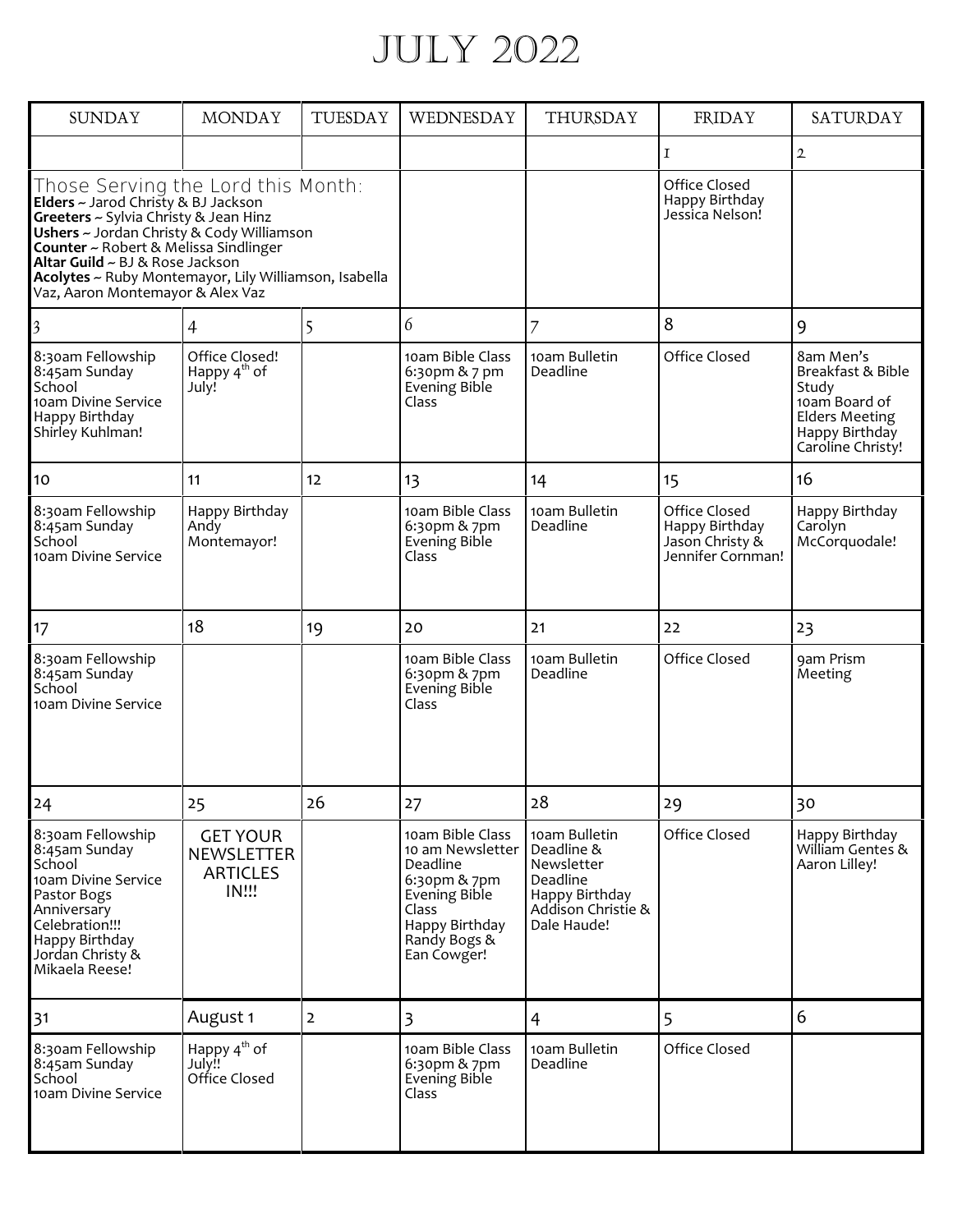#### Holy Days & Holidays in July

July  $4^{\text{th}}$  Independence Day July 22<sup>nd</sup> St. Mary Magdalene July 25<sup>th</sup> St. James the Elder, Apostle

## Happy Birthday to You!

July 1st Jessica Nelson July 3<sup>rd</sup> Shirley Kuhlman July 9th Caroline Christy July 11th Andy Montemayor July 15<sup>th</sup> Jason Christy July 15<sup>th</sup> Jennifer Cornman July 16th Carolyn McCorquodale July 24<sup>th</sup> Jordan Christy July 24<sup>th</sup> Mikaela Reese July 27<sup>th</sup> Randy Bogs July 27<sup>th</sup> Ean Cowger July 28<sup>th</sup> Addison Christie July 28<sup>th</sup> Dale Haude July  $\mathsf{\dot{3}o}^\mathsf{th}$  William Gentes July 30<sup>th</sup> Aaron Lilley

#### Confirmation Anniversaries

July 1<sup>st</sup> Brenda Pali July 5<sup>th</sup> Ean Cowger

#### Baptismal Birthdays

July 3<sup>rd</sup> Devon Cowger July 5th Kaitlyn Christie July  $8^{\text{th}}$  Paul Nitz July 14<sup>th</sup> Clay Lilley July 19<sup>th</sup> Jessica Nelson July 25<sup>th</sup> Arrip Parsalaw July 30<sup>th</sup> Trey Hodges

#### Wedding Anniversaries

July 2<sup>nd</sup> Steve & JoAnn Roberts ~ 51 Years July 5<sup>th</sup> Marc & Anne McIlhany ~ 26 Years July 12th Sandra & Aaron Pedersen ~ 11 Years July 21<sup>st</sup> Scott & Sylvia Christy ~ 43 Years

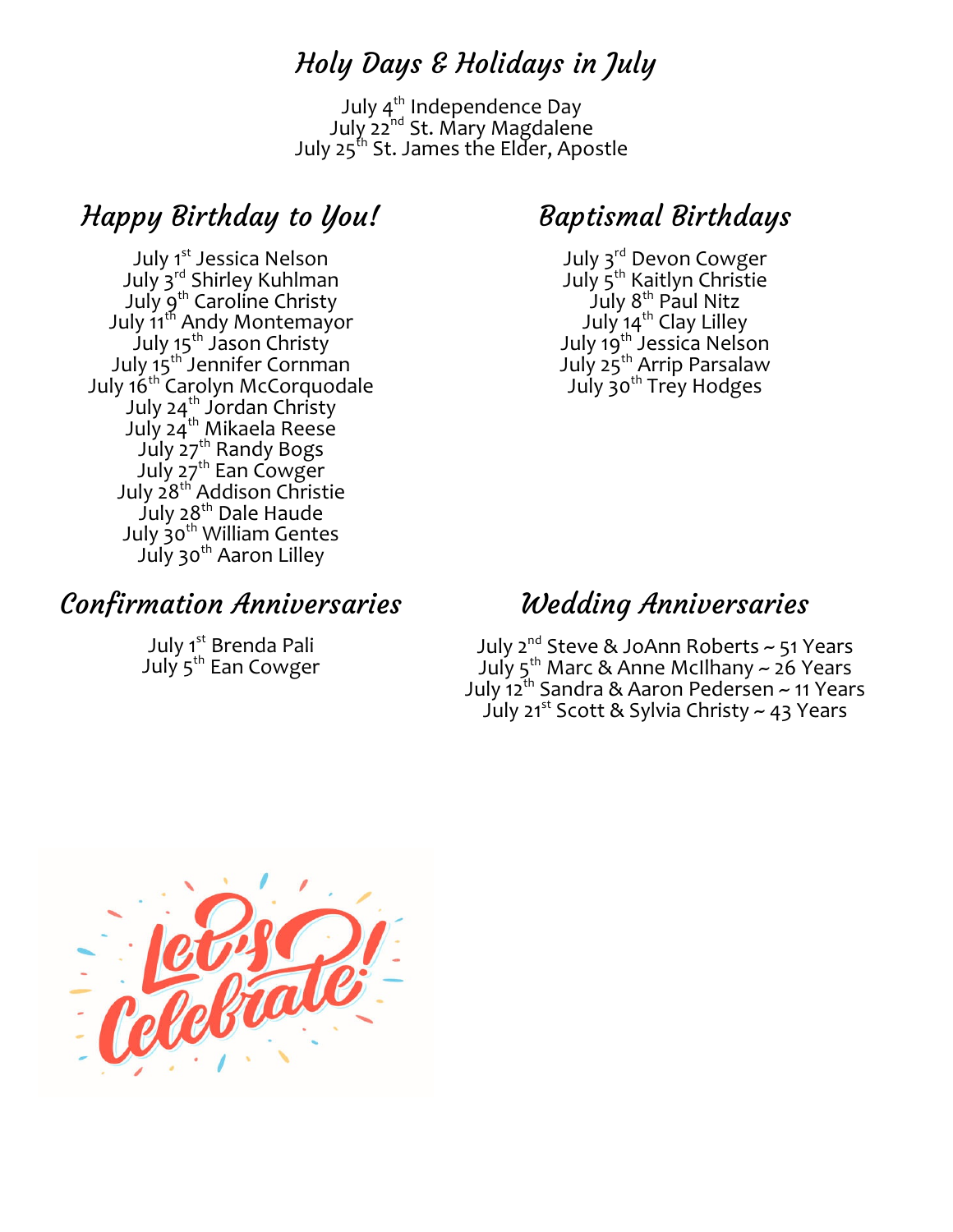# Opportunities to Study God's Word

## Sunday School for All Ages

**Preschool - Elementary Classes** begin at 8:45 am in **Room #2.** They children are learning Biblical accounts from the Growing in Christ series. **The Sr. & Jr. High School class** is led by Pastor Mendez in **Room #3** which is now studying "Revelation".

## Sunday Adult Bible Classes

All members and friends of St. Matthew Lutheran Church are invited to attend the Adult Bible Classes each Sunday at 8:45 am. **The Pentetuch**

led by Pastor Bogs meets in the Fellowship Hall (gym). And **Galatians** led by Larry Harvey meets in **Room #4.** Please join us. Bring a friend!

### Wednesday Mornings

The Wednesday Morning Bible Study Group meet at **10:00 am** in **Room #2**. We invite everyone who is available to join us to study God's Word. We are studying **Giving An Answer.**

#### Wednesday Evenings

Wednesday evening Bible Class at **7 pm** in **Room #2.** We are studying the **Psalms.** Bring a friend for an enjoyable evening! There is a second class that meets in Room #4 at 6:30pm.

## Men's Breakfast Bible Study

Join us for the Men's Breakfast and Bible study <sup>'</sup>on the **2<sup>nd</sup> Saturďay** of the month at **8:00 am** in the Fellowship Hall. Our next class is July 9th. The Board of Elders will meet following study at 10:00am.

# PRISM – Precious Rubies In St Matthew

The next meeting for PRISM will be Saturday, July 23<sup>rd</sup> at 9a.m. in the Fellowship Hall. Ladies of all ages are invited to enjoy breakfast, fellowship, and Bible study. We hope to see you there and as always all ladies are welcome.

#### **Change in church email**

The church will be changing over to a new email address. We will no longer be using [office@stmatthewlcms.com.](mailto:office@stmatthewlcms.com.) The new email will be [office.smlcw@gmail.com.](mailto:stmatthewwestfield@gmail.com.) Starting immediately if you have anything that you are sending to the church and/or church office please start using the [office.smlcw@gmail.com](mailto:stmatthewwestfield@gmail.com) email address. In addition to the church office email change Pastor Bogs & Pastor Mendez have also changed their email addresses to [pastorbogs.smlcw@gmail.com](mailto:pastorbogs.smlcw@gmail.com) and [pastormendez.smlcw@gmail.com.](mailto:pastormendez.smlcw@gmail.com.) Please start using these emails immediately to

contact the church and/or pastors.

#### **Organ Music Operators Needed**

Due to the extended absence of Michael Held we are in need of volunteers to play the computerized program which is playing our organ during Divine Service. No special skills are needed, just plug and play. If you are interested, please see Dave Cowger or Gayle Bogs for further information.